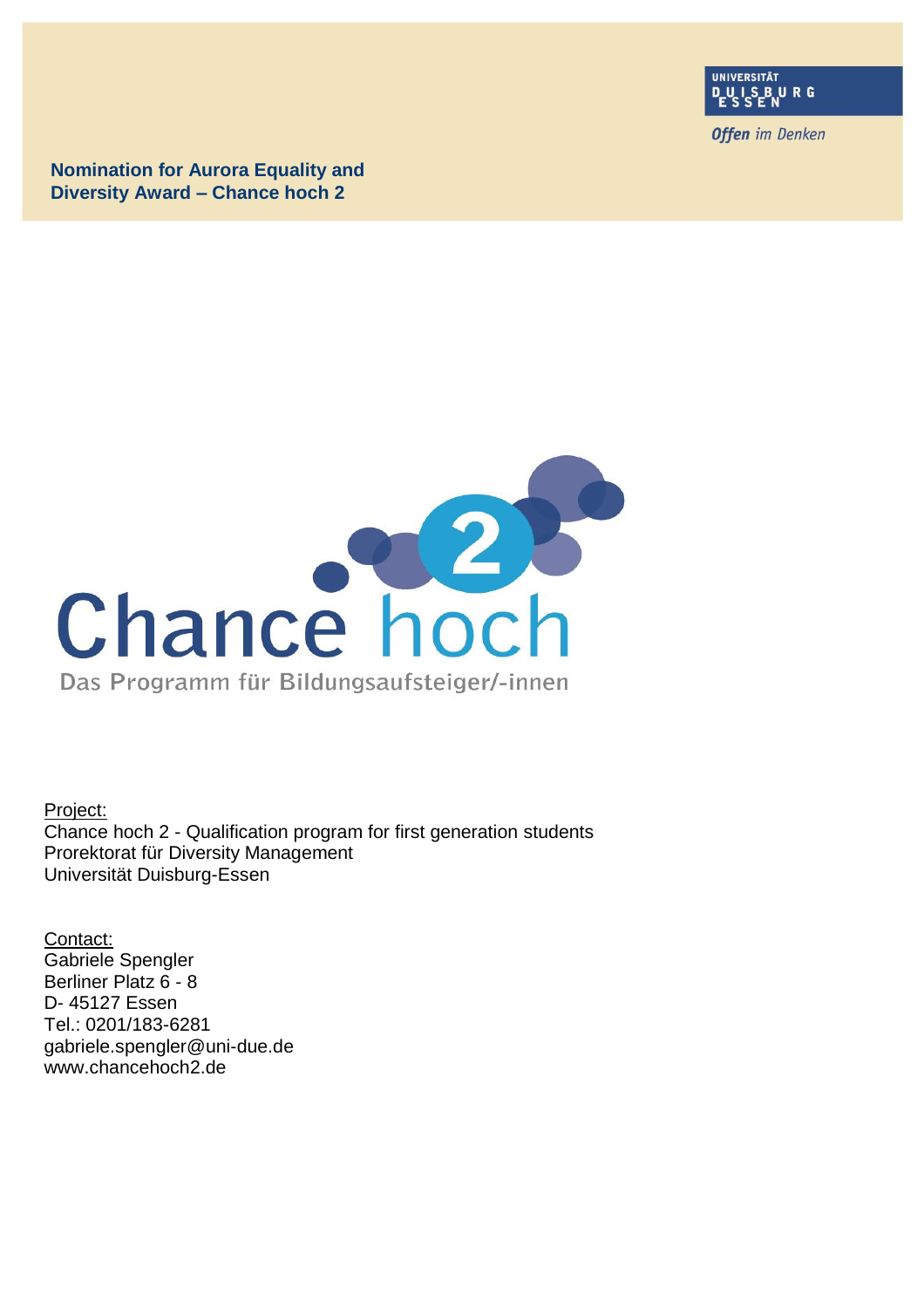#### **1 Program overview**

Since 2010 the University of Duisburg-Essen (UDE) in cooperation with the Foundation Mercator (Stiftung Mercator) has been supporting the educational advancement of non-academic children with and without a migration background with the program "Chance hoch 2". Each year 25 pupils with talent and potential from different countries of origin as China, Turkey, Russia, Ghana, Kongo, Afghanistan, Togo, Nigeria, Mosambik, Ukraine and Germany are admitted into the program and accompanied at their qualification phase before the A-Level (Abitur), during the transition period and the first year of study, so altogether over a period of three years. Due to the high number of applications a procedure has been installed which, after a detailed personal application including a CV, a motivation letter and an apprenticeship, provides for a selection by a commission composed of representatives from the University, the Foundation Mercator and the participating schools.

The program participants have two chances to get the best possible higher school certificate and then to study their course successfully. During the years in school the participants receive an ideal support through mentoring, seminars appropriate to the school runway and personal development, coaching, participation in university and teaching events, remedial teaching, as well as individual counseling talks for the study and career selection orientation. In addition there is financial support in the form of an educational allowance of 50 Euros per month, which can be spent for example for literature, Laptop, school materials and event visits. The mentoring is realized throughout the school period at regular meetings in small groups by UDE students. Together with the students the pupils open up the UDE's rooms, visit the university library and the cafeteria at both campuses, attend lectures at various faculties and learn first-hand how to create a timetable or apply for BAföG. In addition parents / educators are included in the program through information events.

If the students decide to study at the University of Duisburg-Essen or within the University Alliance Ruhr they are particularly supported during the initial phase and during their studies, especially through seminars in the field of scientific work, preparation for examinations, stress management, stays abroad, career planning, workshops of the writing workshop and the forum oral communication. Personal counseling and support as well as individual coaching are additional components of the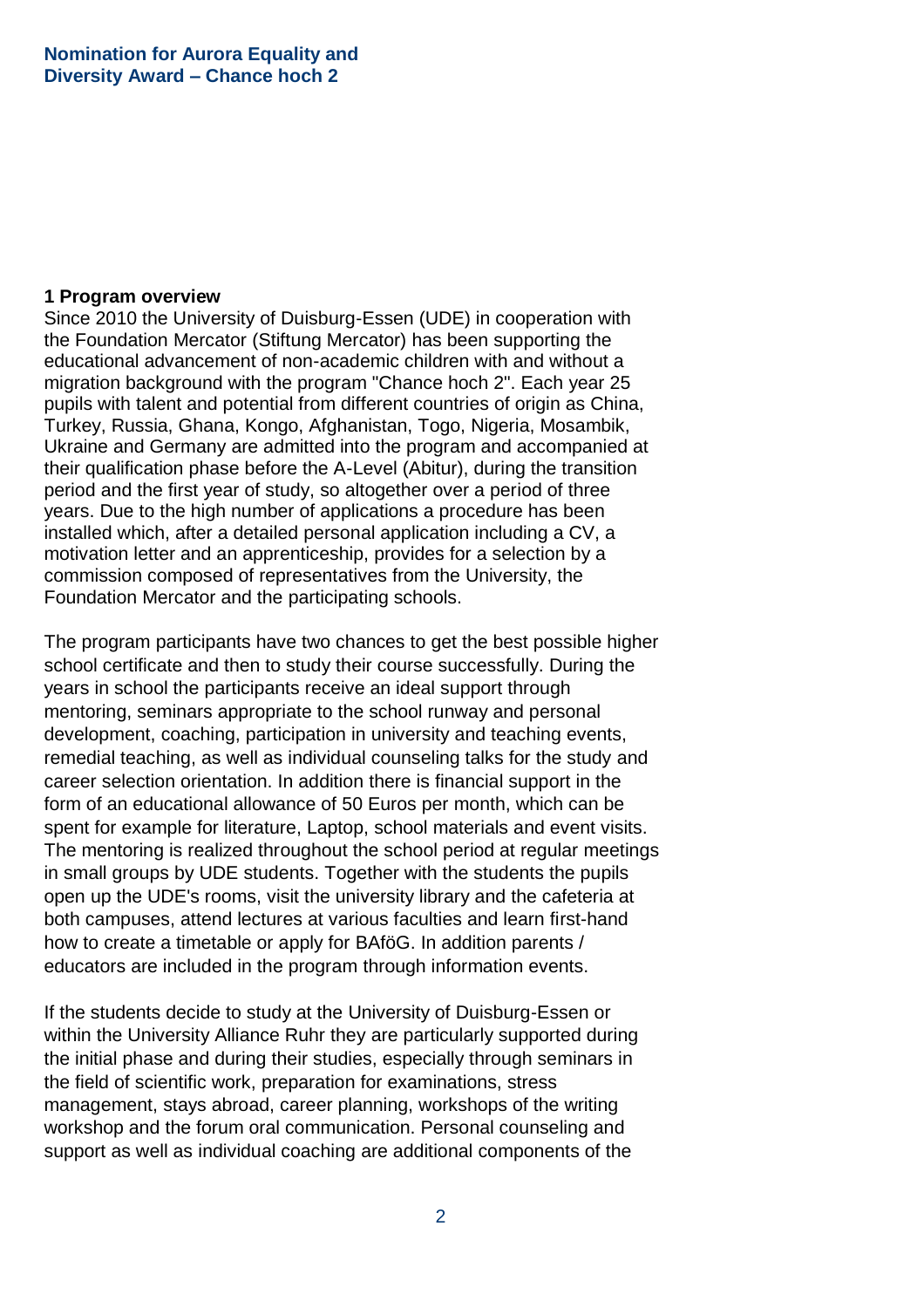student program. Furthermore the participants receive a scholarship of 300 Euros per month in the first year of study.

"Chance hoch 2" aims to improve the educational opportunities of disadvantaged young people, thus improving the educational potential of the region and developing a signal effect in the region to develop educational chains in order to strengthen the scientific and economic location of the Ruhr region. Specifically, the proportion of students with an immigration background and from "non-educational" classes who are granted a university entrance qualification is to be increased, the proportion of pupils with a high school diploma who are subsequently taken up for studies, the number of study courses and study breaks as well as the graduation rate with a migration background, and the duration of the study can be reduced while successfully completing the degree course.

The program has already undergone a scientific evaluation in 2012, all educational programs are subject to a permanent evaluation by participants and lecturers and from 2019 a detailed study will examine the impact of the program. The experiences and results of "Chance hoch 2" are intended to show how universities, schools and educational institutions in the region can help to attract more non-academy children for a study.

### **2 Innovative nature of the program**

Like a few regions in Germany the Ruhr region is characterized by the structural change from industrial to service - a structural change that involves manifold economic and social difficulties, but also opportunities. The development of the region results in an above-average share of the population with an immigration background and in households with belowaverage income.

The University of Duisburg-Essen as a university of the Ruhr region is aware of its special situation and responsibility for this region. It traditionally recruits a high proportion of students from the region. Compared to other universities, the percentage of students with a migration background and from economically weak backgrounds is aboveaverage. However, many of the children and young people of the region, which are potentially suitable for their studies, are still denied access to the university. They often lack the necessary ideological and material support on their way to university entrance qualification and finally to study. The promotion of talented young people who are suitable for a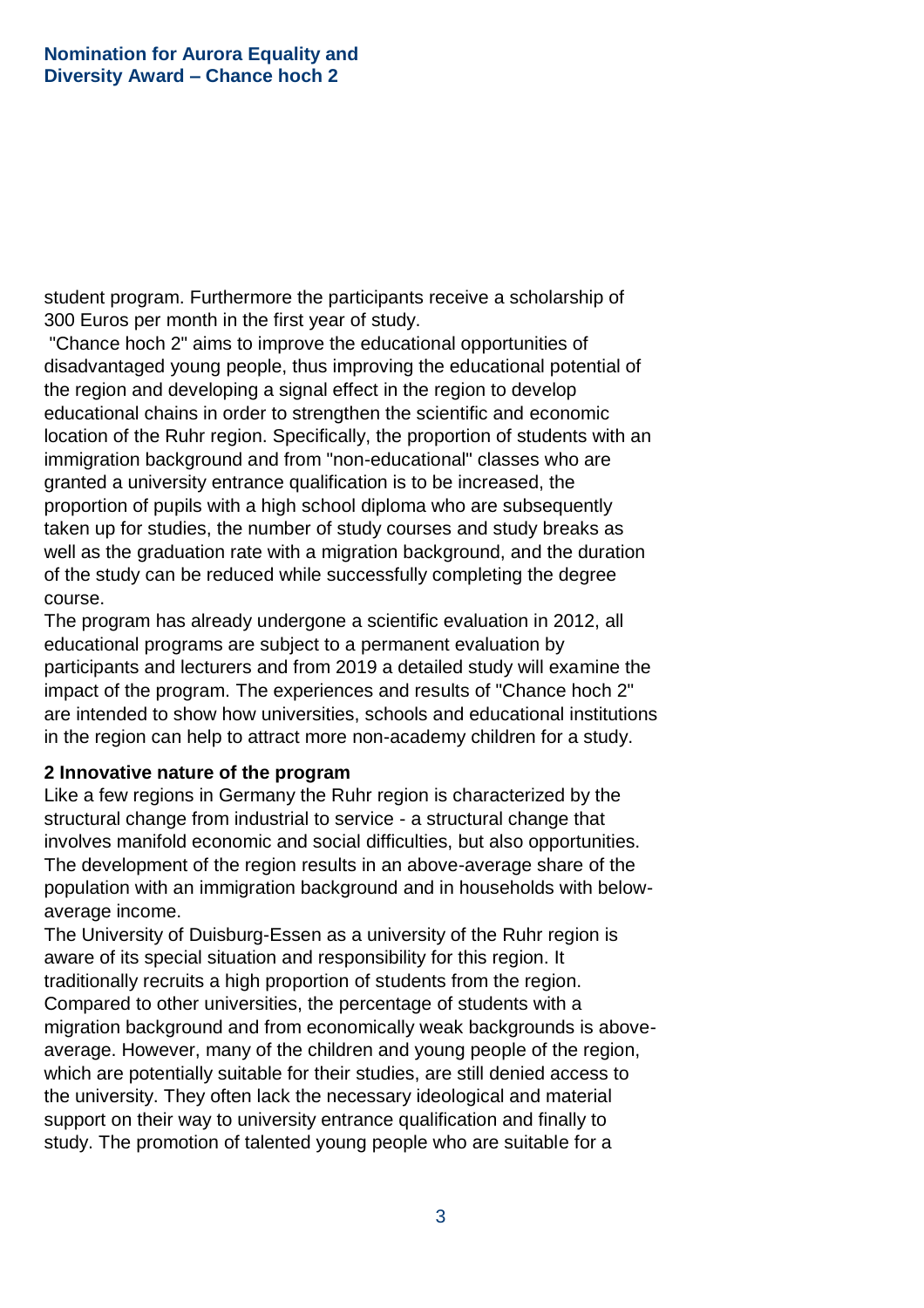study can't begin at the university, but rather have to start in the educational career earlier. And it should not end with the attainment of the university entrance qualification, but the transition to the university and the need for support in a subsequent study with in the view.

In order to achieve equality of opportunity for children and young people in education, access to education, education and qualifications must be independent of the educational background, income, origin and social status of parents. In this regard, the University of Duisburg-Essen is launching its funding and scholarship program. It endeavors to take responsibility as an educational partner of the region in its possible framework by contributing to the increased permeability of the education system through the establishment of educational chains.

Gifted but disadvantaged young people with an immigration background and /or uneducated backgrounds are given the opportunity to participate in university education through the coordinated program of ideal and financial support. In the medium and long term, UDE intends to use the program to attract (potential) students to study at the university, in order to take account of the demographic change and the foreseeable decline in student numbers and thus also to strengthen the scientific community of the Ruhr region.

The innovative nature of the program is that

• the UDE - in the awareness of the importance of the entire education chain - is oriented towards the school sector or the community (community outreach) and talented but disadvantaged young people.

• existing funding approaches in the region are bundled, coordinated and supplemented.

• a targeted contribution to the improvement of education justice in the Ruhr area, so that this region as a place of education is decisively strengthened.

• the co-ordination of the promotion of pupils and studies under one roof is consciously supported by a longer part of the education chain. A later expansion of the downward chain of funding (even earlier identification and prolonged promotion of talented young people) in the sense of a complete supply chain throughout the educational process from early childhood is also desirable.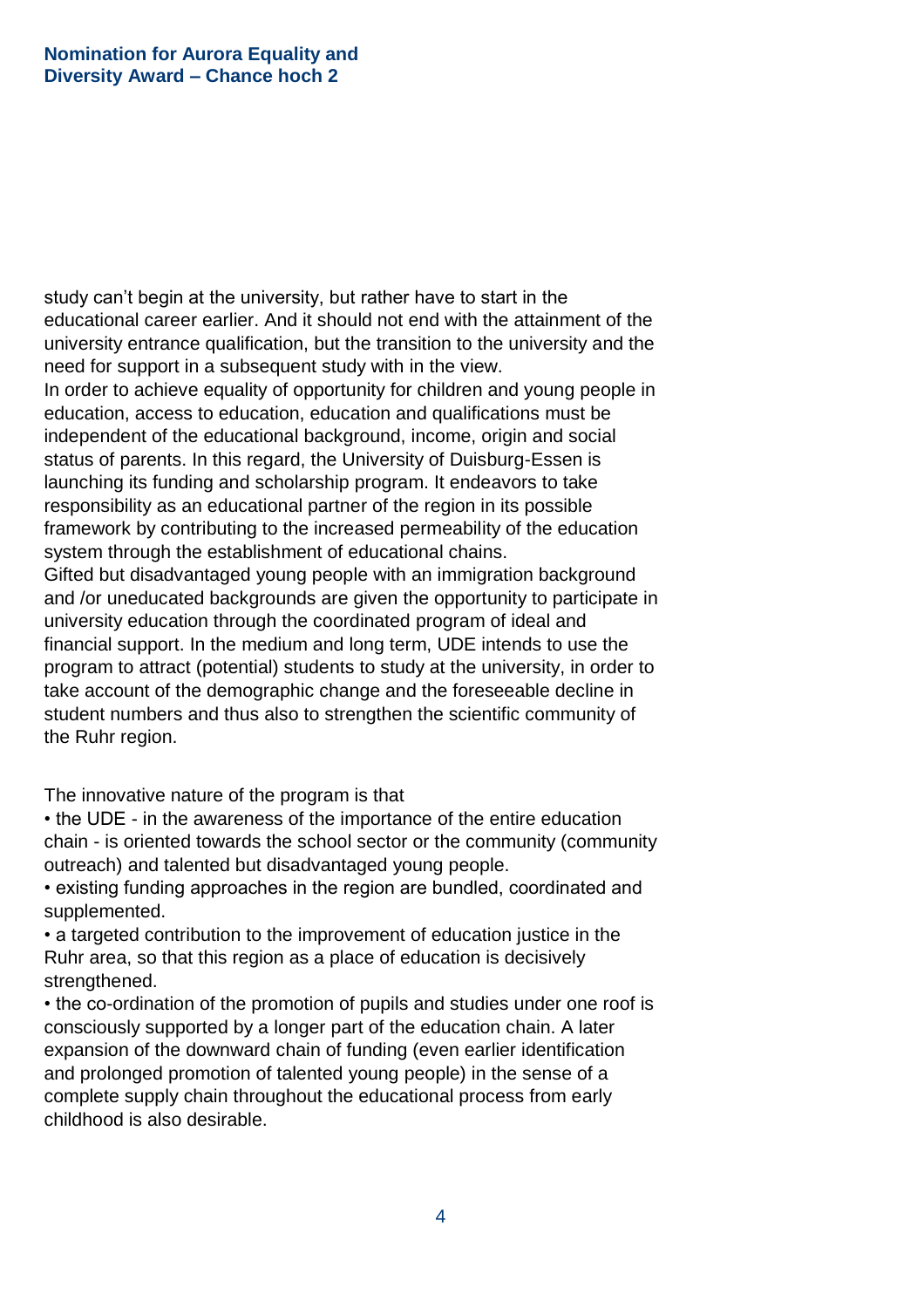# **3 Objectives**

The University of Duisburg-Essen, together with the Foundation Mercator, launched the program "Chance hoch 2" from the self-understanding as a university open to the goal of education and open to different groups. The theme of diversity was taken into account right from the beginning, and "Chance hoch 2" has contributed to the fact that the UDE was awarded a diversity university at the end of 2014 by the Ministry of Innovation, Science and Research of the State of North Rhine-Westphalia. The following overall objectives are of central importance:

• The program "Chance hoch 2" intends to prevent fractures by the formation of educational chains in educational biographies.

• The aim is to achieve a lasting improvement in educational equality.

• Strengthening the science and business location Ruhr region: The successful graduates supported by the scholarship program develop a positive attitude towards the University of Duisburg-Essen and the Ruhr region and become ambassadors of the region in their further education and life.

• Vision of "Integral Integration": Through mentoring in mixed small groups of young people with and without a migration background, working in a protected area is a reflection on the success factors of successful integration and the participating scholarship holders can thus become ambassadors of a plural society in the medium term.

This concept of a two-stage subsidy program has been unique to the whole of Germany, but can be applied to the situation of other universities in the region, which are partly already cooperating at the level of the University Alliance Ruhr.

Currently the program is focused on the region of the Ruhr area. This region can be regarded as a laboratory in which the educational requirements of the coming years are anticipated in a certain way for the entire Federal Republic.

A successful concept of the grant and scholarship program can therefore not be extended to the other universities in the Ruhr area alone. "Chance hoch 2" could also become a potentially interesting model for the whole of Germany due to the social demographic development of the Federal Republic. Therefore, it was included as a measure in the National Action Plan for Integration.

Corresponding concepts could be made available, which would then be implemented by the other universities, especially within the Aurora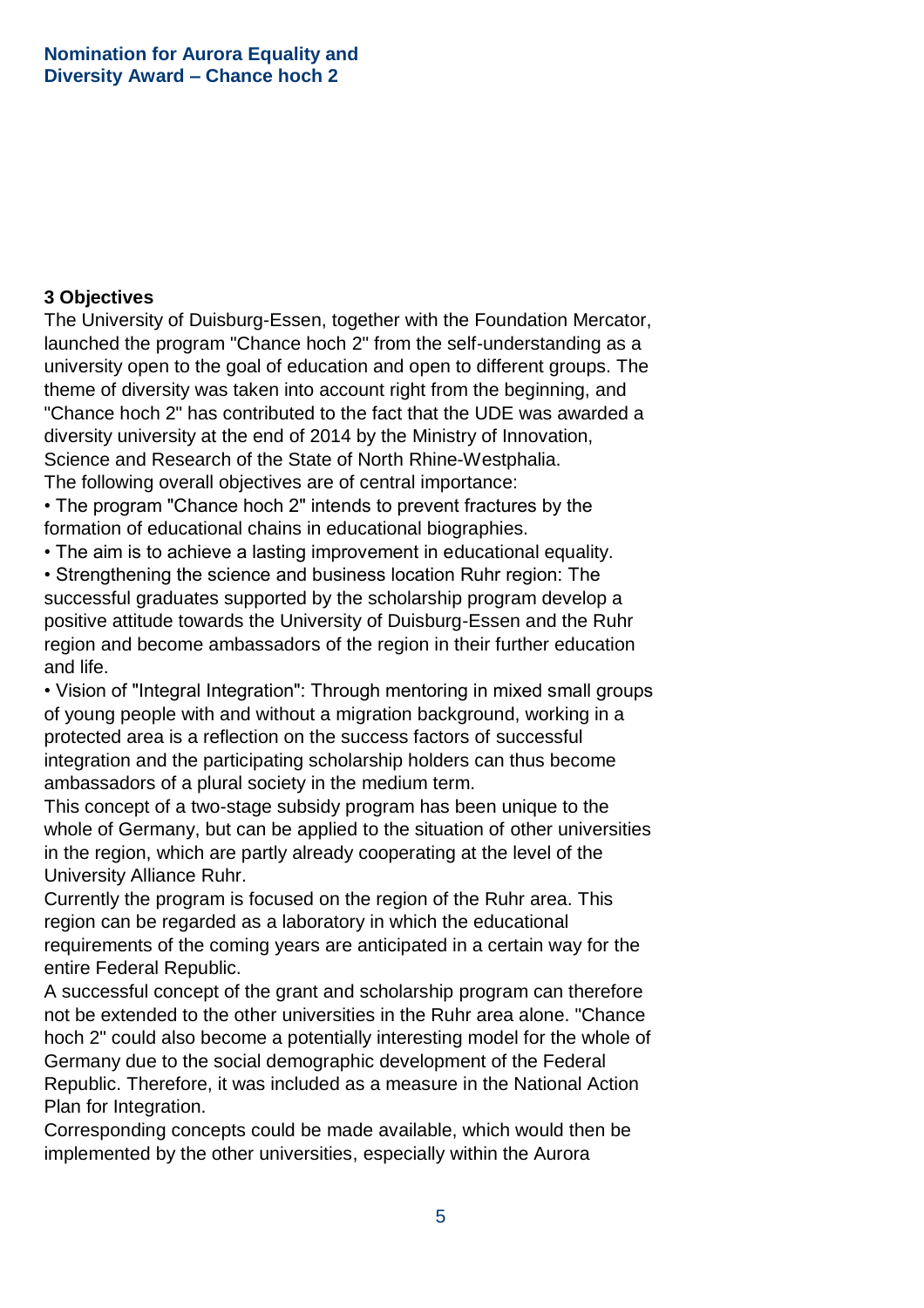Network, in cooperation with their respective regional cooperation partners and with their own resources.

The achievement of the objectives of the program will be directly reflected in the educational biographies of the sponsored scholarship holders (pupils and students). Possible criteria for measuring the success are e.g.

- the transfer to higher classes
- the improvement of grades
- the attainment of the university entrance qualification
- the decision to study
- the duration of the studies until successful completion
- Study and examination scores (compared to control groups)
- Successful completion of studies
- the self-assessment of the scholarship holders
- the development of the social commitment of the scholarship holders
- the recognition of the program and the number of pupils participating in the respective schools.

### 4 Program partners

The University of Duisburg-Essen as a university of the Ruhr region has a large regional catchment area, from which it recruits a large proportion of its (potential) students. Since the main target group for this program has relatively limited mobility, the focus of the program lies in the region of the Ruhr area and the western Lower Rhine, which UDE is already committed to as an educational partner anyway.

The expansion of the program would be conceivable by including other cooperation partners in the Ruhr region, some of which have already been contacted. The implementation of the "Chance hoch 2" program is especially useful in this region, as the Ruhr region anticipates a situation that is largely due to its demographic development.

At the moment the most important external cooperation partners are the 28 comprehensive schools and grammar schools from Bochum,

Dortmund, Duisburg, Essen, Gelsenkirchen, Gladbeck, Moers, Mülheim and Wesel. In cooperation with these schools, sponsors, committed students and citizens of the region as well as with the help of stakeholders close to the children (teachers, parents, representatives, youth welfare, migrant organizations) the talented pupils are identified and receive all information on the application procedure for "Chance hoch 2" in school events.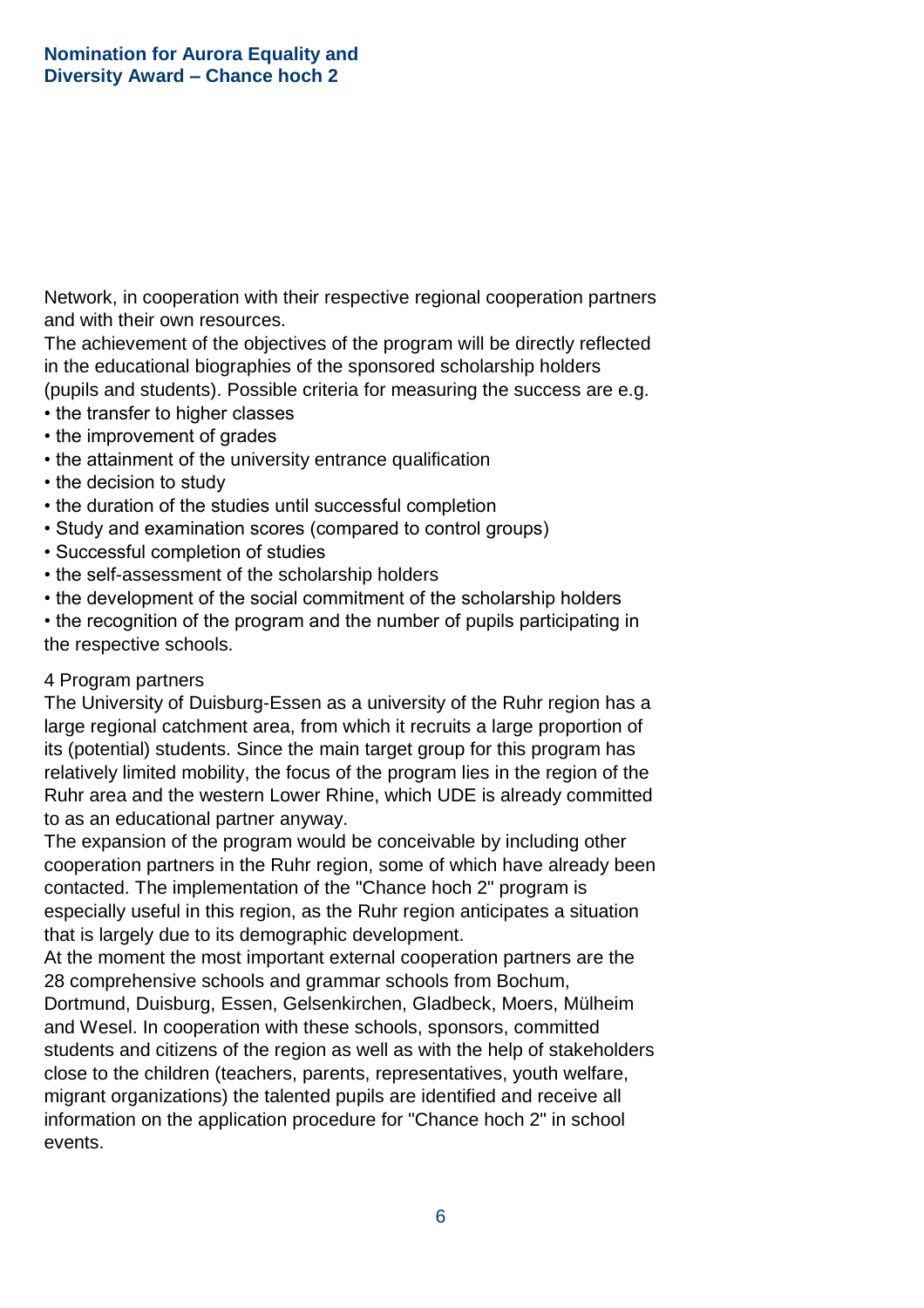The subsequent selection process is also supported by teachers, as well as the entire further course of the program. As a positive side-effect the schools perceive that the first vintages of "Chance hoch 2" are meanwhile active as mentors for the pupils from the following years and in this way are connected to their former schools.

Other external cooperation partners are:

• RAA NRW / Office for Intercultural Work

• Regional Education Council of the City of Duisburg (Bildungsholding Duisburg)

• City of Essen, Youth Division, Education and Social Affairs, participation in the "1. Municipal Education Conference "

• Intercultural education and support association for pupils and students (IBFS)

- Debt director conferences in the Ruhr region
- RAG Foundation
- DGB Educational Union
- TalentMetropole Ruhr.

Without the internal project partners who contribute both human resources and their knowledge and the expertise relevant to the program, "Chance hoch 2" would not be implemented in this dimension and diversity. These are the following central service facilities of UDE with their respective tasks:

• Academic Advisory Center for Study and Profession (ABZ): organization of school contacts, numerous offers for the target groups of pupils and students

• UNIAKTIV - Center for Social Learning and Social Responsibility: recruitment, training, mentoring and coaching for the pupils

• Faculty of Humanities: Supporting teaching for children and young people with an immigration background

• Center for Higher Education and Quality Development (ZfH):

Development and support of the tutor program for the students;

Competence evaluation: support for internal evaluation

• Center for teacher training (ZLB): establishment of school contacts; Support for the acquisition of students as mentors, among other things in cooperation with the department of education sciences

• Forum Oral communication of UDE

• The UDE writing workshop

• Talentscouting / Talentkolleg Ruhr of UDE.